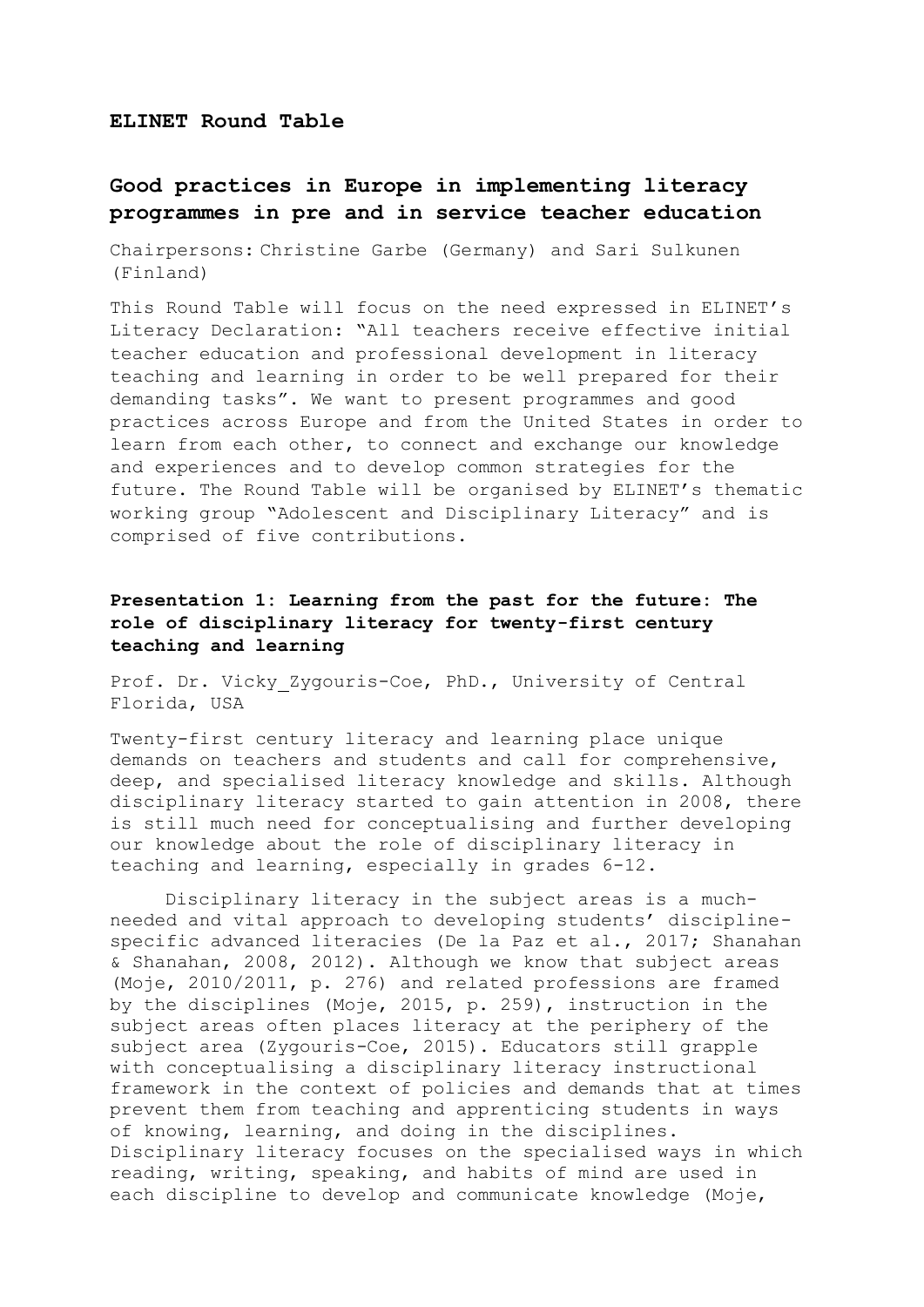2008; Shanahan & Shanahan, 2014a; Zygouris-Coe, 2015). Disciplinary literacy does not refer simply to a change in terminology, but instead it requires a paradigm shift in how literacy instruction is conceptualised and implemented in the subject area classroom (Fang & Coatoam, 2013; Shanahan & Shanahan, 2012; Pytash & Ciecierski, 2015).

As part of this session, the presenter will: (a) present a summary of policy and research related to disciplinary literacy, (b) make connections between a disciplinary literacy framework for teaching and learning and twenty-first century learning demands, (c) share lessons learned from professional development in disciplinary literacy, and (d) engage the audience in a session-related discussion.

### **Presentation 2: MEL: A basic curriculum for the training of teachers in literacy instruction for young children in Italy**

Tiziana Mascia, University of Bozen, Italy

MEL Literacy Education is a comprehensive plan for literacy instruction elaborated by the Free University of Bozen – Bolzano and the Italian Centre for Books and Reading (CEPELL) which aims to develop a basic curriculum for teachers of kindergarten and primary school. This curriculum may be used in teacher training and in-service training as element of professional development and is integrated with the National Guidelines for Literacy provided by MIUR (2012). The objectives are: to provide reading professionals with the necessary knowledge and skills; to define standards and research-based principles of teacher training in the area of the literacy learning of young children (K-12), and to identify good practice examples of how to implement innovations into literacy instruction at school. This presentation focuses on the differences that were detected through a multi-method analysis (quantitative and qualitative) in teachers and students at pre and post training stages.

#### **Presentation 3: Research on teachers' needs to implement disciplinary literacy PD programmes**

Prof. Dr. Maria de Lourdes Dionísio, University of Minho, Braga, Portugal

The Portuguese curriculum does not institute explicit disciplinary literacy as a competence to be developed in all curricular subjects. Nevertheless, national concerns about access to knowledge and information put great emphasis on teacher education and on training in reading and writing all kinds of print and digital texts. Sharing Timothy and Cynthia Shanahan's views about the "confusion over what would constitute a sound content area literacy curriculum for middle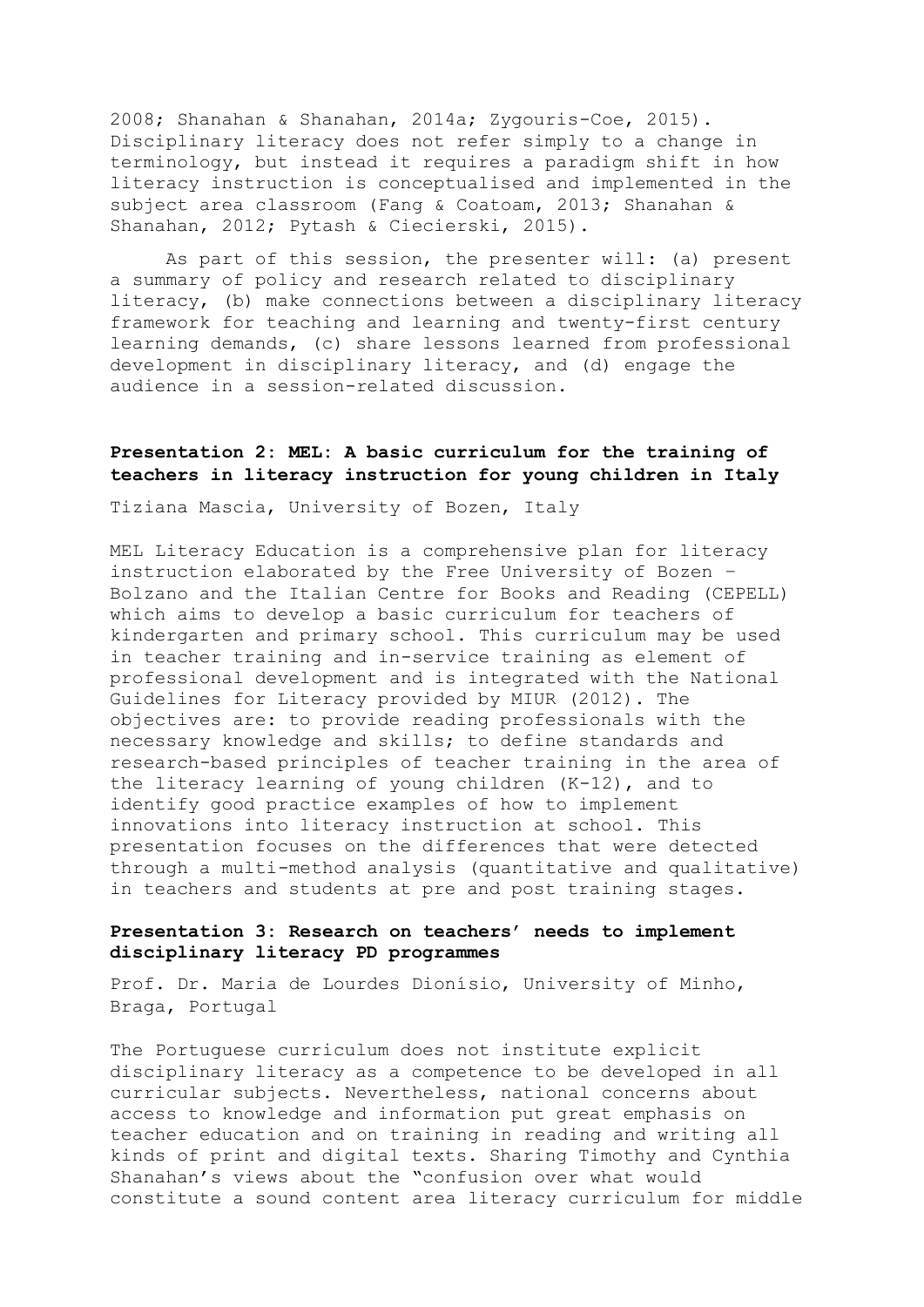and high school students and what preparation their teachers need to receive" (2012:7), research data from a wider project on disciplinary literacy in Portuguese schools are being analysed, in order to produce guidelines for the design of PD programmes on disciplinary literacy. One of the steps towards achieving this goal is an inquiry of teachers of students in several disciplines including: Portuguese and foreign languages, maths, sciences and history, at second and third school levels. The inquiry sought to identify their needs regarding conceptual content (text, genre, and similar) as well as teaching strategies that they feel are necessary to consider when reading and writing texts for learning their specific conceptual content.

#### **Presentation 4: Teaching disciplinary literacy in history: Implications for pre and in service training of teachers**

Dr. Sari Sulkunen, University of Jyväskylä, Finland

In the context of adolescent literacy, disciplinary literacy is introduced in many countries as one of the ways to support development of literacy competence of our youth. In Finland, the national curricula introduce disciplinary literacy within the cross-curricular topic of multiliteracy. Thus, teaching disciplinary literacy is the responsibility of every contentarea teacher, and teaching in content areas should focus on procedural knowledge (or skills) in addition to substantial (factual) knowledge. In this presentation, I discuss the implications of the results of a research project called "Engaging in disciplinary thinking: Historical literacy practices in Finnish general upper secondary schools". The project aims to analyse and describe the texts and literacy practices in history classrooms, to assess students' proficiency, to conduct interventions, and to develop teaching and assessment methods and materials. In the project, studies focusing on teacher beliefs and classroom practices have shown that the challenges in the disciplinary literacy teaching in the content area of history are mostly pedagogical. Implications of these results for teacher education are discussed.

## **Presentation 5: Blended learning in teachers' professional development: How to implement a European content area literacy course in different European countries**

Prof. Dr. Christine Garbe, University of Cologne, Germany

The European Erasmus+ project BleTeach (2015 to 2018) developed a blended learning course in content area (or disciplinary) literacy for secondary teachers in six European